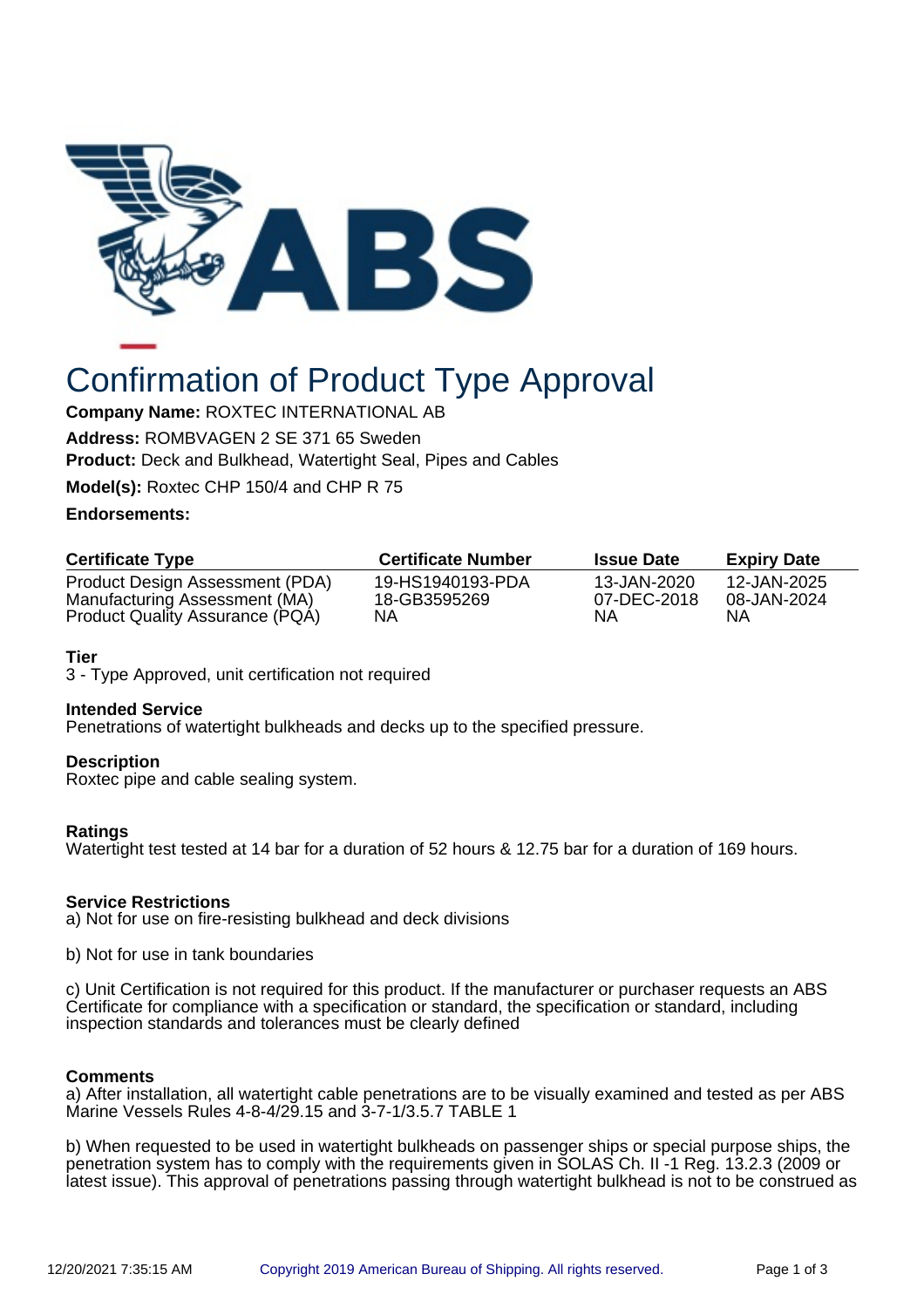a substitute for flag Administration's approval for the purpose of SOLAS (Consolidated Edition 2014), as amended

c) The Manufacturer has provided a declaration about the control of, or the lack of Asbestos in this product.

d) All seal types should be installed in accordance with manufacturer's ABS approved installation drawings S1018766 and S1018976.

#### **Notes, Drawings and Documentation**

Supporting Documentation:

Test Reports:

Pressure Test Report at ROXTEC No. 10894 witnessed by ABS tested 08 December to 10 December 2009, Sheets: 8;

Pressure Test Report at ROXTEC No. 10894-1 witnessed by ABS tested 08 December to 15 December 2009, Sheets: 9;

ABS Inspection Report No. GB 1764683 dated 26 January 2010, Sheet: 1;

ABS Inspection Report No. GB 1768476 dated 26 January 2010, Sheet: 1;

Drawings:

Drawing No. S1018766, CHP-150/4 Assembly, Revision: B, Date: 2009-11-04, Sheet: 1;

Drawing No. S1018976, CHP-R 75 Assembly, Revision: -, Date: 2009-11-25, Sheet: 1;

#### **Term of Validity**

This Product Design Assessment (PDA) Certificate remains valid until 12/Jan/2025 or until the Rules and/or Standards used in the assessment are revised or until there is a design modification warranting design reassessment (whichever occurs first).

Acceptance of product is limited to the "Intended Service" details prescribed in the certificate and as per applicable Rules and Standards.

This Certificate is valid for installation of the listed product on ABS units which exist or are under contract for construction on or previous to the effective date of the ABS Rules and standards applied at the time of PDA issuance. Use of the Product for non-ABS units is subject to agreement between the manufacturer and intended client.

#### **ABS Rules**

Rules for Conditions of Classification, Part 1 - 2020: 1-1-4/7.7, 1-1-A3, 1-1-A4, which covers the following:

2020 Marine Vessels Rules 4-6-2/9.7, 4-6-3/7.11, 4-8-1/5.3.1

Rules for Conditions of Classification, Part 1 - 2020 Offshore Units and Structures, 1-1-4/9.7, 1-1-A2, 1-1-A3, which covers the following:

2020 Mobile Offshore Units Rules 4-2-1/11.15

2020 Rules for Building and Classing Facilities on Offshore Installations 3-8/9.13 & 4-8/9.13

**International Standards** NA

**EU-MED Standards** NA